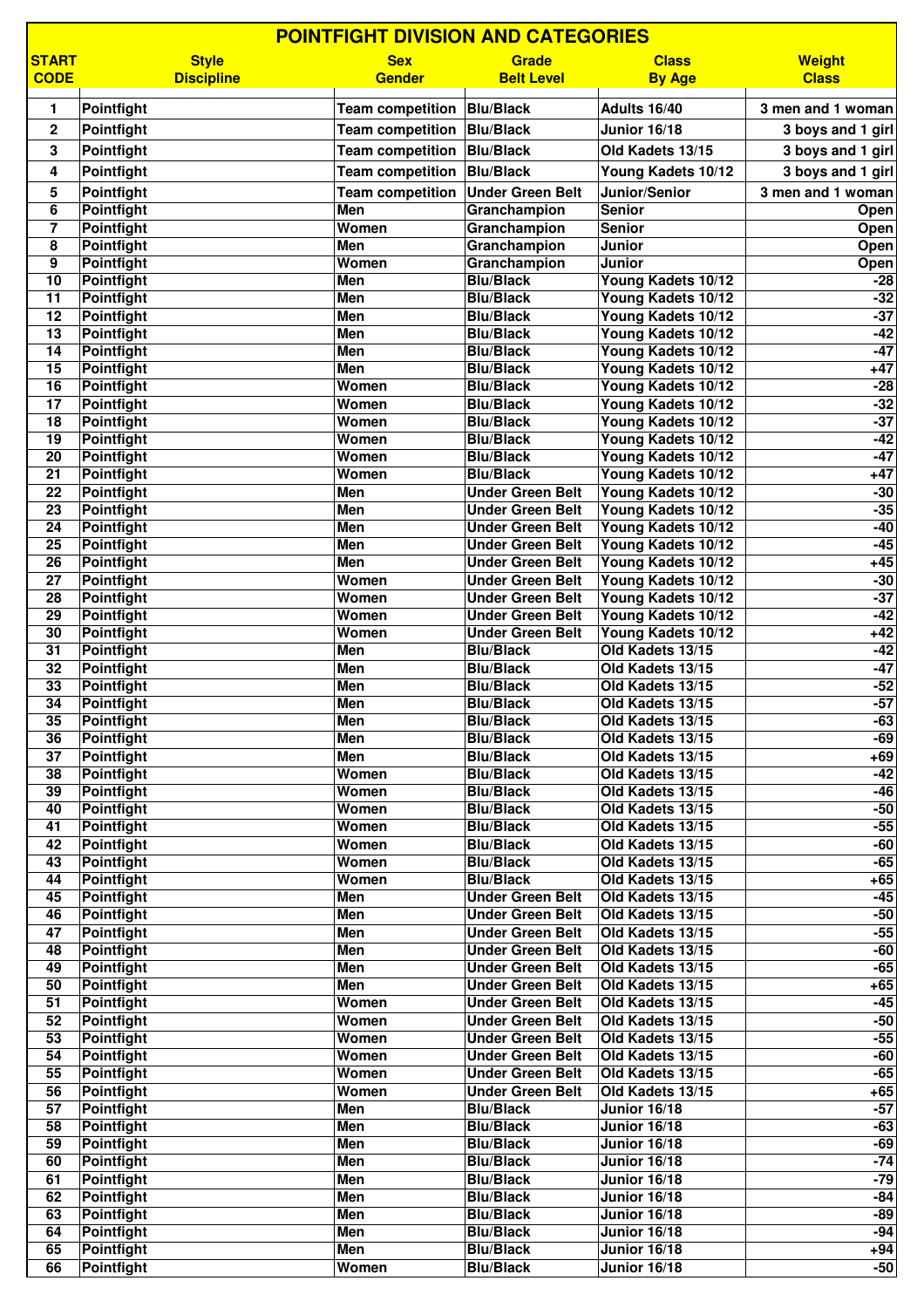| 67              | <b>Pointfight</b> | Women      | <b>Blu/Black</b>        | <b>Junior 16/18</b> | $-55$ |
|-----------------|-------------------|------------|-------------------------|---------------------|-------|
| 68              | <b>Pointfight</b> | Women      | <b>Blu/Black</b>        | <b>Junior 16/18</b> | $-60$ |
| 69              | Pointfight        | Women      | <b>Blu/Black</b>        | Junior 16/18        | $-65$ |
| $\overline{70}$ | Pointfight        | Women      | <b>Blu/Black</b>        | Junior 16/18        | $-70$ |
| $\overline{71}$ | <b>Pointfight</b> | Women      | <b>Blu/Black</b>        | <b>Junior 16/18</b> | $+70$ |
| $\overline{72}$ | <b>Pointfight</b> | Men        | <b>Blu/Black</b>        | Senior 19/40        | $-57$ |
| $\overline{73}$ | Pointfight        | <b>Men</b> | <b>Blu/Black</b>        | Senior 19/40        | $-63$ |
| $\overline{74}$ | <b>Pointfight</b> | Men        | <b>Blu/Black</b>        | <b>Senior 19/40</b> | $-69$ |
| 75              | <b>Pointfight</b> | Men        | <b>Blu/Black</b>        | <b>Senior 19/40</b> | $-74$ |
| 76              | <b>Pointfight</b> | Men        | <b>Blu/Black</b>        | Senior 19/40        | $-79$ |
| 77              | <b>Pointfight</b> | Men        | <b>Blu/Black</b>        | Senior 19/40        | $-84$ |
| 78              | <b>Pointfight</b> | Men        | <b>Blu/Black</b>        | Senior 19/40        | $-89$ |
| 79              | <b>Pointfight</b> | <b>Men</b> | <b>Blu/Black</b>        | Senior 19/40        | $-94$ |
| 80              | <b>Pointfight</b> | <b>Men</b> | <b>Blu/Black</b>        | Senior 19/40        | $+94$ |
| 81              | <b>Pointfight</b> | Women      | <b>Blu/Black</b>        | Senior 19/40        | $-50$ |
| 82              | <b>Pointfight</b> | Women      | <b>Blu/Black</b>        | Senior 19/40        | $-55$ |
| 83              | <b>Pointfight</b> | Women      | <b>Blu/Black</b>        | Senior 19/40        | $-60$ |
| 84              | <b>Pointfight</b> | Women      | <b>Blu/Black</b>        | <b>Senior 19/40</b> | $-65$ |
| 85              | <b>Pointfight</b> | Women      | <b>Blu/Black</b>        | Senior 19/40        | $-70$ |
| 86              | Pointfight        | Women      | <b>Blu/Black</b>        | Senior 19/40        | $+70$ |
| 87              | Pointfight        | <b>Men</b> | <b>Under Green Belt</b> | Junior/Senior       | $-65$ |
| 88              | <b>Pointfight</b> | Men        | <b>Under Green Belt</b> | Junior/Senior       | $-70$ |
| 89              | <b>Pointfight</b> | Men        | <b>Under Green Belt</b> | Junior/Senior       | $-75$ |
| 90              | Pointfight        | Men        | <b>Under Green Belt</b> | Junior/Senior       | $-80$ |
| $\overline{91}$ | <b>Pointfight</b> | Men        | <b>Under Green Belt</b> | Junior/Senior       | $+80$ |
| 92              | <b>Pointfight</b> | Women      | <b>Under Green Belt</b> | Junior/Senior       | $-55$ |
| $\overline{93}$ | <b>Pointfight</b> | Women      | <b>Under Green Belt</b> | Junior/Senior       | $-65$ |
| 94              | Pointfight        | Women      | <b>Under Green Belt</b> | Junior/Senior       | $+65$ |
| 95              | <b>Pointfight</b> | Men        | <b>Blu/Black</b>        | <b>MASTERS 40+</b>  | $-69$ |
| 96              | <b>Pointfight</b> | <b>Men</b> | <b>Blu/Black</b>        | <b>MASTERS 40+</b>  | $-79$ |
| 97              | Pointfight        | Men        | <b>Blu/Black</b>        | <b>MASTERS 40+</b>  | $+79$ |
| 98              | Pointfight        | Women      | <b>Blu/Black</b>        | <b>MASTERS 40+</b>  | $-60$ |
| 99              | <b>Pointfight</b> | Women      | <b>Blu/Black</b>        | <b>MASTERS 40+</b>  | $+60$ |
|                 |                   |            |                         |                     |       |
|                 |                   |            |                         |                     |       |
|                 |                   |            |                         |                     |       |
|                 |                   |            |                         |                     |       |
|                 |                   |            |                         |                     |       |
|                 |                   |            |                         |                     |       |

## **LIGHT CONTACT DIVISION AND CATEGORIES**

| <b>START</b> | <b>Style</b>         | <b>Sex</b>    | <b>Grade</b>            | <b>Class</b>     | <b>Weight</b> |
|--------------|----------------------|---------------|-------------------------|------------------|---------------|
| <b>CODE</b>  | <b>Discipline</b>    | <b>Gender</b> | <b>Belt Level</b>       | <b>By Age</b>    | <b>Class</b>  |
|              |                      |               |                         |                  |               |
| 100          | Light-Contact        | Men           | <b>Blu/Black</b>        | Old Kadets 13/15 | -42           |
| 101          | <b>Light-Contact</b> | <b>Men</b>    | <b>Blu/Black</b>        | Old Kadets 13/15 | $-47$         |
| 102          | <b>Light-Contact</b> | Men           | <b>Blu/Black</b>        | Old Kadets 13/15 | $-52$         |
| 103          | <b>Light-Contact</b> | Men           | <b>Blu/Black</b>        | Old Kadets 13/15 | -57           |
| 104          | <b>Light-Contact</b> | <b>Men</b>    | <b>Blu/Black</b>        | Old Kadets 13/15 | $-63$         |
| 105          | <b>Light-Contact</b> | Men           | <b>Blu/Black</b>        | Old Kadets 13/15 | $-69$         |
| 106          | <b>Light-Contact</b> | Men           | <b>Blu/Black</b>        | Old Kadets 13/15 | $+69$         |
| 107          | <b>Light-Contact</b> | Women         | <b>Blu/Black</b>        | Old Kadets 13/15 | $-42$         |
| 108          | <b>Light-Contact</b> | Women         | <b>Blu/Black</b>        | Old Kadets 13/15 | $-46$         |
| 109          | <b>Light-Contact</b> | Women         | <b>Blu/Black</b>        | Old Kadets 13/15 | $-50$         |
| 110          | <b>Light-Contact</b> | Women         | <b>Blu/Black</b>        | Old Kadets 13/15 | $-55$         |
| 111          | <b>Light-Contact</b> | Women         | <b>Blu/Black</b>        | Old Kadets 13/15 | $-60$         |
| 112          | <b>Light-Contact</b> | Women         | <b>Blu/Black</b>        | Old Kadets 13/15 | $-65$         |
| 113          | <b>Light-Contact</b> | Women         | <b>Blu/Black</b>        | Old Kadets 13/15 | $+65$         |
| 114          | <b>Light-Contact</b> | Men           | <b>Under Green Belt</b> | Old Kadets 13/15 | $-45$         |
| 115          | <b>Light-Contact</b> | <b>Men</b>    | <b>Under Green Belt</b> | Old Kadets 13/15 | $-50$         |
| 116          | <b>Light-Contact</b> | <b>Men</b>    | <b>Under Green Belt</b> | Old Kadets 13/15 | $-55$         |
| 117          | <b>Light-Contact</b> | Men           | <b>Under Green Belt</b> | Old Kadets 13/15 | $-60$         |
| 118          | <b>Light-Contact</b> | Men           | <b>Under Green Belt</b> | Old Kadets 13/15 | $-65$         |
| 119          | <b>Light-Contact</b> | Men           | <b>Under Green Belt</b> | Old Kadets 13/15 | $+65$         |
| 120          | <b>Light-Contact</b> | Women         | <b>Under Green Belt</b> | Old Kadets 13/15 | $-45$         |
| 121          | <b>Light-Contact</b> | Women         | <b>Under Green Belt</b> | Old Kadets 13/15 | $-50$         |
| 122          | <b>Light-Contact</b> | Women         | <b>Under Green Belt</b> | Old Kadets 13/15 | $-55$         |
| 123          | <b>Light-Contact</b> | Women         | <b>Under Green Belt</b> | Old Kadets 13/15 | $-60$         |
| 124          | <b>Light-Contact</b> | Women         | <b>Under Green Belt</b> | Old Kadets 13/15 | $-65$         |
| 125          | <b>Light-Contact</b> | Women         | <b>Under Green Belt</b> | Old Kadets 13/15 | $+65$         |
| 126          | <b>Light-Contact</b> | Men           | <b>Blu/Black</b>        | Junior 16/18     | $-57$         |
| 127          | <b>Light-Contact</b> | Men           | <b>Blu/Black</b>        | Junior 16/18     | $-63$         |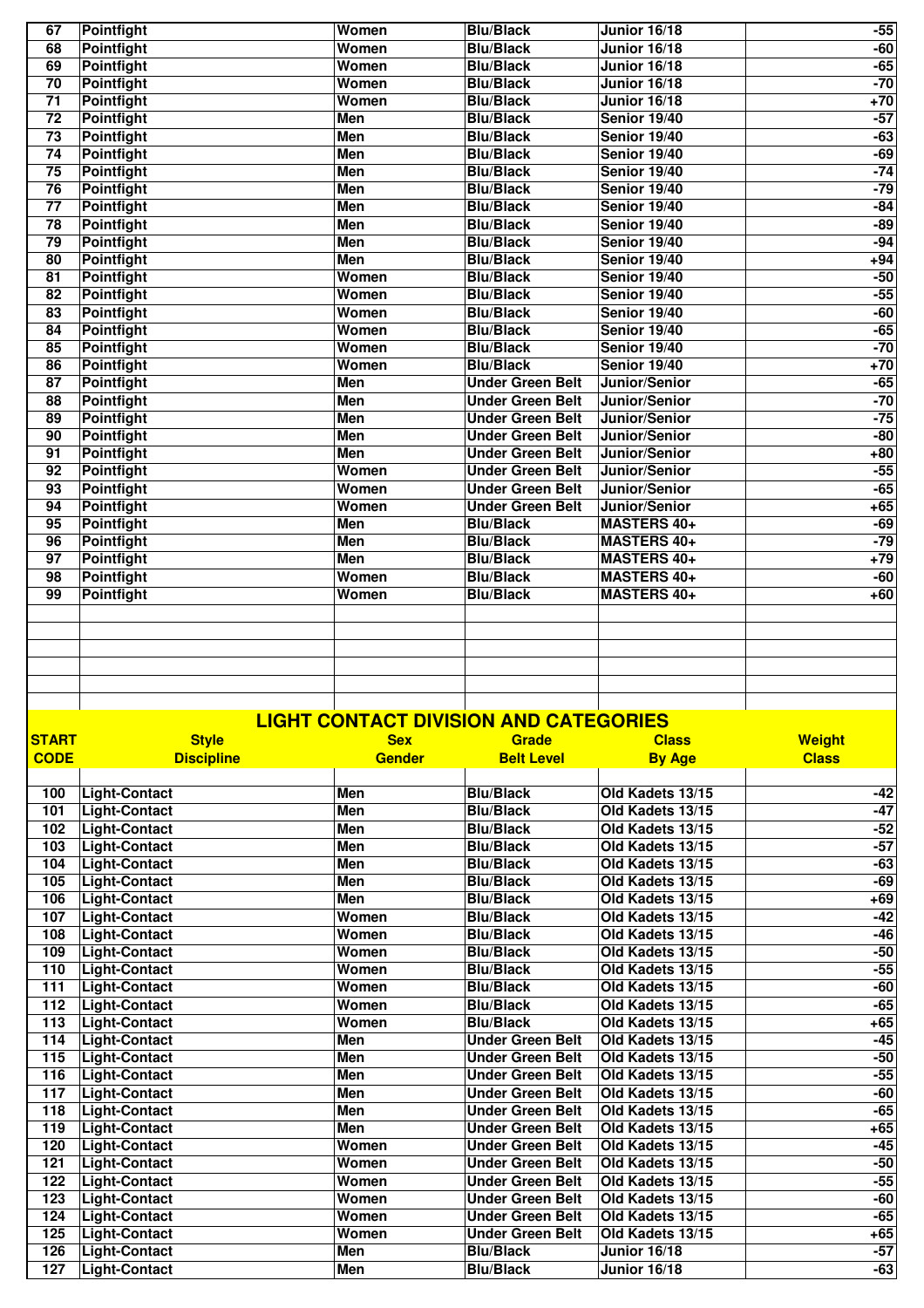| 128 | <b>Light-Contact</b> | Men        | <b>Blu/Black</b>        | <b>Junior 16/18</b> | $-69$ |
|-----|----------------------|------------|-------------------------|---------------------|-------|
| 129 | <b>Light-Contact</b> | Men        | <b>Blu/Black</b>        | <b>Junior 16/18</b> | $-74$ |
| 130 | <b>Light-Contact</b> | Men        | <b>Blu/Black</b>        | <b>Junior 16/18</b> | $-79$ |
| 131 | <b>Light-Contact</b> | <b>Men</b> | <b>Blu/Black</b>        | <b>Junior 16/18</b> | $-84$ |
| 132 | <b>Light-Contact</b> | <b>Men</b> | <b>Blu/Black</b>        | <b>Junior 16/18</b> | $-89$ |
| 133 | <b>Light-Contact</b> | Men        | <b>Blu/Black</b>        | <b>Junior 16/18</b> | $-94$ |
| 134 | <b>Light-Contact</b> | Men        | <b>Blu/Black</b>        | Junior 16/18        | $+94$ |
| 135 | <b>Light-Contact</b> | Women      | <b>Blu/Black</b>        | <b>Junior 16/18</b> | $-50$ |
| 136 | <b>Light-Contact</b> | Women      | <b>Blu/Black</b>        | <b>Junior 16/18</b> | $-55$ |
| 137 | <b>Light-Contact</b> | Women      | <b>Blu/Black</b>        | <b>Junior 16/18</b> | $-60$ |
| 138 | <b>Light-Contact</b> | Women      | <b>Blu/Black</b>        | <b>Junior 16/18</b> | $-65$ |
| 139 | <b>Light-Contact</b> | Women      | <b>Blu/Black</b>        | Junior 16/18        | $-70$ |
| 140 | <b>Light-Contact</b> | Women      | <b>Blu/Black</b>        | <b>Junior 16/18</b> | $+70$ |
| 141 | <b>Light-Contact</b> | <b>Men</b> | <b>Blu/Black</b>        | Senior 19/40        | $-57$ |
| 142 | <b>Light-Contact</b> | <b>Men</b> | <b>Blu/Black</b>        | Senior 19/40        | $-63$ |
| 143 | <b>Light-Contact</b> | <b>Men</b> | <b>Blu/Black</b>        | Senior 19/40        | $-69$ |
| 144 | <b>Light-Contact</b> | <b>Men</b> | <b>Blu/Black</b>        | <b>Senior 19/40</b> | $-74$ |
| 145 | <b>Light-Contact</b> | <b>Men</b> | <b>Blu/Black</b>        | <b>Senior 19/40</b> | $-79$ |
| 146 | <b>Light-Contact</b> | <b>Men</b> | <b>Blu/Black</b>        | Senior 19/40        | $-84$ |
| 147 | <b>Light-Contact</b> | <b>Men</b> | <b>Blu/Black</b>        | Senior 19/40        | $-89$ |
| 148 | <b>Light-Contact</b> | Men        | <b>Blu/Black</b>        | <b>Senior 19/40</b> | $-94$ |
| 149 | <b>Light-Contact</b> | <b>Men</b> | <b>Blu/Black</b>        | Senior 19/40        | $+94$ |
| 150 | <b>Light-Contact</b> | Women      | <b>Blu/Black</b>        | Senior 19/40        | $-50$ |
| 151 | <b>Light-Contact</b> | Women      | <b>Blu/Black</b>        | <b>Senior 19/40</b> | $-55$ |
| 152 | <b>Light-Contact</b> | Women      | <b>Blu/Black</b>        | Senior 19/40        | $-60$ |
| 153 | <b>Light-Contact</b> | Women      | <b>Blu/Black</b>        | <b>Senior 19/40</b> | $-65$ |
| 154 | <b>Light-Contact</b> | Women      | <b>Blu/Black</b>        | <b>Senior 19/40</b> | $-70$ |
| 155 | <b>Light-Contact</b> | Women      | <b>Blu/Black</b>        | Senior 19/40        | $+70$ |
| 156 | <b>Light-Contact</b> | <b>Men</b> | <b>Under Green Belt</b> | Junior/Senior       | $-65$ |
| 157 | <b>Light-Contact</b> | Men        | <b>Under Green Belt</b> | Junior/Senior       | $-70$ |
| 158 | <b>Light-Contact</b> | <b>Men</b> | <b>Under Green Belt</b> | Junior/Senior       | $-75$ |
| 159 | <b>Light-Contact</b> | <b>Men</b> | <b>Under Green Belt</b> | Junior/Senior       | $-80$ |
| 160 | <b>Light-Contact</b> | <b>Men</b> | <b>Under Green Belt</b> | Junior/Senior       | $+80$ |
| 161 | <b>Light-Contact</b> | Women      | <b>Under Green Belt</b> | Junior/Senior       | $-55$ |
| 162 | <b>Light-Contact</b> | Women      | <b>Under Green Belt</b> | Junior/Senior       | $-65$ |
| 163 | <b>Light-Contact</b> | Women      | <b>Under Green Belt</b> | Junior/Senior       | $+65$ |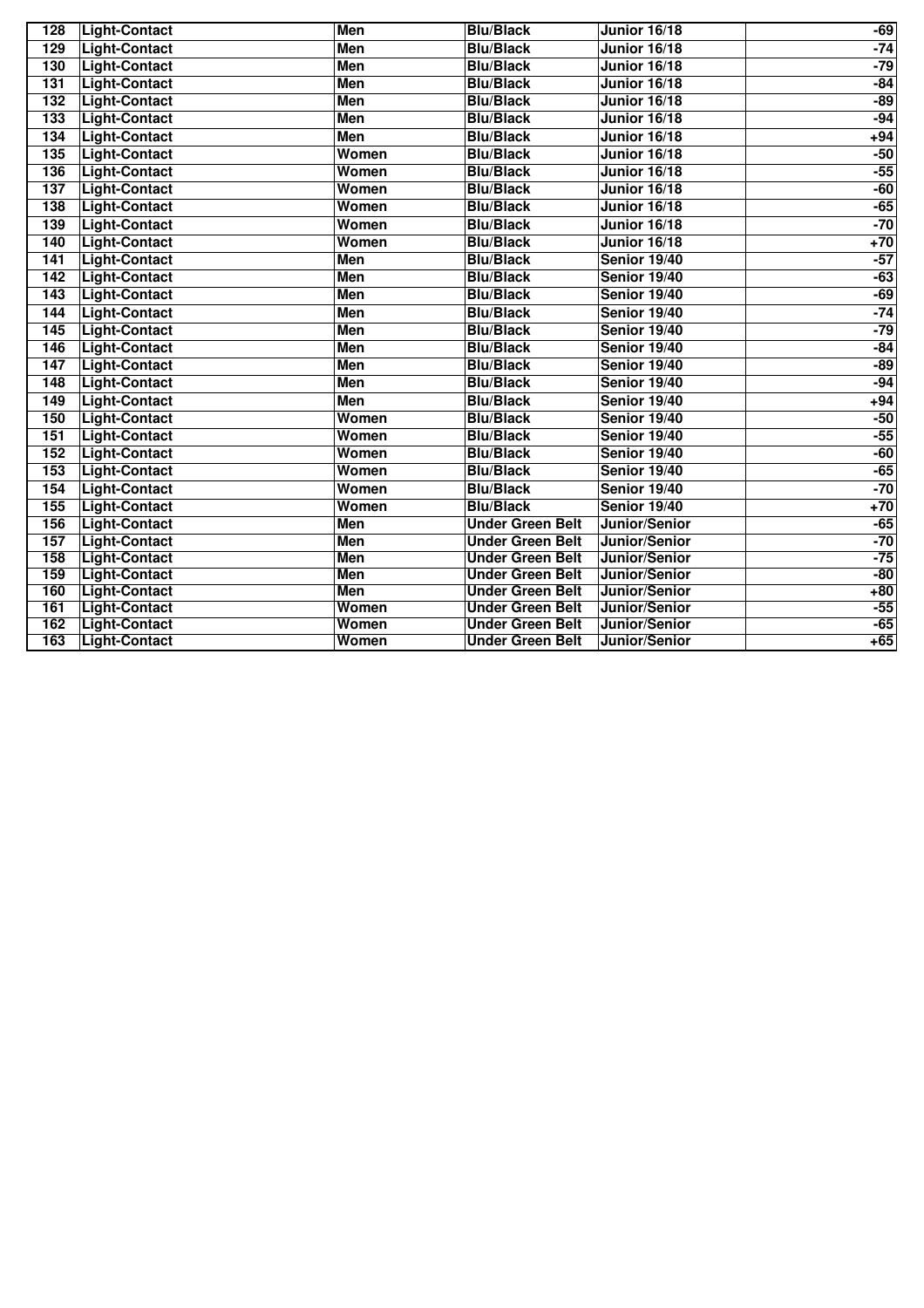| 168 | Light-Contact         | Women | <b>Blu/Black</b> | MASTERS 40+         | $+60$ |
|-----|-----------------------|-------|------------------|---------------------|-------|
| 167 | Light-Contact         | Women | <b>Blu/Black</b> | MASTERS 40+         | -60   |
| 166 | Light-Contact         | Men   | <b>Blu/Black</b> | <b>IMASTERS 40+</b> | $+79$ |
| 165 | Light-Contact         | Men   | <b>Blu/Black</b> | <b>IMASTERS 40+</b> | -79   |
| 164 | <u>⊤∟ight-Contact</u> | men   | вш/віаск         | <b>MASTERS 40+</b>  | -69   |

|              | <b>KICK-LIGHT DIVISION AND CATEGORIES</b> |               |                                      |                                |                |  |  |
|--------------|-------------------------------------------|---------------|--------------------------------------|--------------------------------|----------------|--|--|
| <b>START</b> | <b>Style</b>                              | <b>Sex</b>    | Grade                                | <b>Class</b>                   | <b>Weight</b>  |  |  |
| <b>CODE</b>  | <b>Discipline</b>                         | <b>Gender</b> | <b>Belt Level</b>                    | <b>By Age</b>                  | <b>Class</b>   |  |  |
|              |                                           |               | <b>Blu/Black</b>                     |                                |                |  |  |
| 169          | <b>Kick-Light</b>                         | <b>Men</b>    | <b>Blu/Black</b>                     | Old Kadets 13/15               | $-42$          |  |  |
| 170          | Kick-Light                                | <b>Men</b>    |                                      | Old Kadets 13/15               | $-47$          |  |  |
| 171          | Kick-Light                                | Men           | <b>Blu/Black</b>                     | Old Kadets 13/15               | $-52$          |  |  |
| 172          | <b>Kick-Light</b>                         | <b>Men</b>    | <b>Blu/Black</b>                     | Old Kadets 13/15               | $-57$          |  |  |
| 173          | <b>Kick-Light</b>                         | <b>Men</b>    | <b>Blu/Black</b>                     | Old Kadets 13/15               | $-63$          |  |  |
| 174          | Kick-Light                                | Men           | <b>Blu/Black</b>                     | Old Kadets 13/15               | $-69$          |  |  |
| 175          | Kick-Light                                | Men           | <b>Blu/Black</b>                     | Old Kadets 13/15               | 69             |  |  |
| 176          | Kick-Light                                | Women         | <b>Blu/Black</b>                     | Old Kadets 13/15               | $-42$          |  |  |
| 177          | Kick-Light                                | Women         | <b>Blu/Black</b>                     | Old Kadets 13/15               | $-46$          |  |  |
| 178          | Kick-Light                                | Women         | <b>Blu/Black</b>                     | Old Kadets 13/15               | $-50$          |  |  |
| 179          | Kick-Light                                | Women         | <b>Blu/Black</b>                     | Old Kadets 13/15               | $-55$          |  |  |
| 180          | Kick-Light                                | Women         | <b>Blu/Black</b>                     | Old Kadets 13/15               | $-60$          |  |  |
| 181          | <b>Kick-Light</b>                         | Women         | <b>Blu/Black</b>                     | Old Kadets 13/15               | $-65$          |  |  |
| 182          | <b>Kick-Light</b>                         | Women         | <b>Blu/Black</b>                     | Old Kadets 13/15               | 65             |  |  |
| 183          | Kick-Light                                | Men           | <b>Under Green Belt</b>              | Old Kadets 13/15               | $-45$          |  |  |
| 184          | Kick-Light                                | Men           | <b>Under Green Belt</b>              | Old Kadets 13/15               | $-50$          |  |  |
| 185          | Kick-Light                                | Men           | <b>Under Green Belt</b>              | Old Kadets 13/15               | $-55$          |  |  |
| 186          | <b>Kick-Light</b>                         | <b>Men</b>    | <b>Under Green Belt</b>              | Old Kadets 13/15               | $-60$          |  |  |
| 187          | <b>Kick-Light</b>                         | Men           | <b>Under Green Belt</b>              | Old Kadets 13/15               | $-65$          |  |  |
| 188          | Kick-Light                                | <b>Men</b>    | <b>Under Green Belt</b>              | Old Kadets 13/15               | $+65$          |  |  |
| 189          | Kick-Light                                | Women         | <b>Under Green Belt</b>              | Old Kadets 13/15               | $-45$          |  |  |
| 190          | <b>Kick-Light</b>                         | Women         | <b>Under Green Belt</b>              | Old Kadets 13/15               | $-50$          |  |  |
| 191          | Kick-Light                                | Women         | <b>Under Green Belt</b>              | Old Kadets 13/15               | $-55$          |  |  |
| 192          | Kick-Light                                | Women         | <b>Under Green Belt</b>              | Old Kadets 13/15               | $-60$          |  |  |
| 193          | <b>Kick-Light</b>                         | Women         | <b>Under Green Belt</b>              | Old Kadets 13/15               | $-65$          |  |  |
| 194          | <b>Kick-Light</b>                         | Women         | <b>Under Green Belt</b>              | Old Kadets 13/15               | $+65$          |  |  |
| 195          | Kick-Light                                | Men           | <b>Blu/Black</b>                     | Junior/Senior                  | $-57$          |  |  |
| 196          | <b>Kick-Light</b>                         | <b>Men</b>    | <b>Blu/Black</b>                     | Junior/Senior                  | $-63$          |  |  |
| 197          | <b>Kick-Light</b>                         | <b>Men</b>    | <b>Blu/Black</b>                     | Junior/Senior                  | $-69$          |  |  |
| 198<br>199   | Kick-Light                                | Men<br>Men    | <b>Blu/Black</b><br><b>Blu/Black</b> | Junior/Senior<br>Junior/Senior | $-74$<br>$-79$ |  |  |
| 200          | <b>Kick-Light</b><br><b>Kick-Light</b>    | Men           | <b>Blu/Black</b>                     | Junior/Senior                  | $-84$          |  |  |
| 201          | <b>Kick-Light</b>                         | Men           | <b>Blu/Black</b>                     | Junior/Senior                  | $-89$          |  |  |
| 202          | <b>Kick-Light</b>                         | Men           | <b>Blu/Black</b>                     | Junior/Senior                  | $-94$          |  |  |
| 203          | <b>Kick-Light</b>                         | Men           | <b>Blu/Black</b>                     | Junior/Senior                  | $+94$          |  |  |
| 204          | Kick-Light                                | Women         | <b>Blu/Black</b>                     | Junior/Senior                  | $-50$          |  |  |
| 205          | Kick-Light                                | Women         | <b>Blu/Black</b>                     | Junior/Senior                  | $-55$          |  |  |
| 206          | Kick-Light                                | Women         | <b>Blu/Black</b>                     | Junior/Senior                  | $-60$          |  |  |
| 207          | Kick-Light                                | Women         | <b>Blu/Black</b>                     | Junior/Senior                  | $-65$          |  |  |
| 208          | Kick-Light                                | Women         | <b>Blu/Black</b>                     | Junior/Senior                  | $-70$          |  |  |
| 209          | Kick-Light                                | Women         | <b>Blu/Black</b>                     | Junior/Senior                  | $+70$          |  |  |
| 210          | Kick-Light                                | Men           | <b>Under Green Belt</b>              | Junior/Senior                  | $-65$          |  |  |
| 211          | <b>Kick-Light</b>                         | Men           | <b>Under Green Belt</b>              | Junior/Senior                  | $-70$          |  |  |
| 212          | <b>Kick-Light</b>                         |               | <b>Under Green Belt</b>              | Junior/Senior                  | $-75$          |  |  |
|              |                                           | Men           |                                      |                                |                |  |  |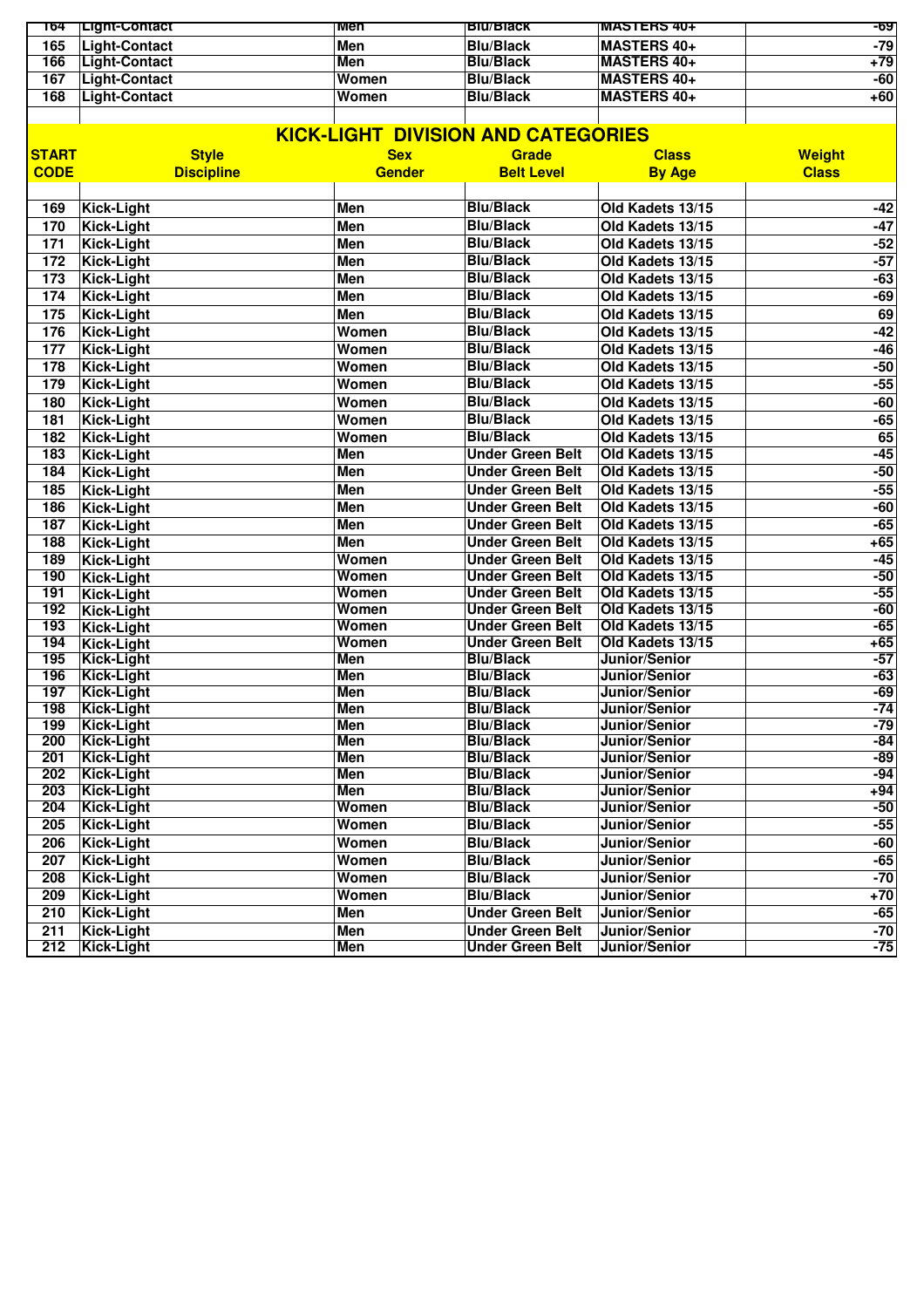| 213 | Kick-Light | Men   | ∣Under Green Belt | <b>Junior/Senior</b> | $-80$ |
|-----|------------|-------|-------------------|----------------------|-------|
| 214 | Kick-Light | Men   | Under Green Belt  | <b>Junior/Senior</b> | $+80$ |
| 215 | Kick-Liaht | Women | Under Green Belt  | <b>Junior/Senior</b> | $-55$ |
| 216 | Kick-Light | Women | Under Green Belt  | Junior/Senior        | $-65$ |
| 217 | Kick-Liaht | Women | Under Green Belt  | Junior/Senior        | $+65$ |
|     |            |       |                   |                      |       |

|                  |                     |               | <b>FULL CONTACT DIVISION AND CATEGORIES</b> |               |               |
|------------------|---------------------|---------------|---------------------------------------------|---------------|---------------|
| <b>START</b>     | <b>Style</b>        | <b>Sex</b>    | Grade                                       | <b>Class</b>  | <b>Weight</b> |
| <b>CODE</b>      | <b>Discipline</b>   | <b>Gender</b> | <b>Belt Level</b>                           | <b>By Age</b> | <b>Class</b>  |
|                  |                     |               |                                             |               |               |
| 218              | <b>Full-Contact</b> | Men           | <b>First Class</b>                          | Junior        | $-54$         |
| 219              | <b>Full-Contact</b> | Men           | <b>First Class</b>                          | <b>Junior</b> | $-57$         |
| 220              | <b>Full-Contact</b> | Men           | <b>First Class</b>                          | <b>Junior</b> | $-60$         |
| 221              | <b>Full-Contact</b> | Men           | <b>First Class</b>                          | Junior        | $-63,5$       |
| 222              | <b>Full-Contact</b> | Men           | <b>First Class</b>                          | Junior        | $-67$         |
| 223              | <b>Full-Contact</b> | Men           | <b>First Class</b>                          | <b>Junior</b> | $-71$         |
| 224              | <b>Full-Contact</b> | Men           | <b>First Class</b>                          | Junior        | $-75$         |
| 225              | <b>Full-Contact</b> | Men           | <b>First Class</b>                          | Junior        | $-81$         |
| 226              | <b>Full-Contact</b> | Men           | <b>First Class</b>                          | Junior        | $-86$         |
| $\overline{227}$ | <b>Full-Contact</b> | <b>Men</b>    | <b>First Class</b>                          | Junior        | $-91$         |
| 228              | <b>Full-Contact</b> | Men           | <b>First Class</b>                          | Junior        | $+91$         |
| 229              | <b>Full-Contact</b> | Women         | <b>First Class</b>                          | Junior        | $-48$         |
| 230              | <b>Full-Contact</b> | Women         | <b>First Class</b>                          | Junior        | $-52$         |
| 231              | <b>Full-Contact</b> | Women         | <b>First Class</b>                          | Junior        | $-56$         |
| 232              | <b>Full-Contact</b> | Women         | <b>First Class</b>                          | Junior        | $-60$         |
| 233              | <b>Full-Contact</b> | Women         | <b>First Class</b>                          | Junior        | $-65$         |
| 234              | <b>Full-Contact</b> | Women         | <b>First Class</b>                          | <b>Junior</b> | $-70$         |
| 235              | <b>Full-Contact</b> | Women         | <b>First Class</b>                          | <b>Junior</b> | $+70$         |
| 236              | <b>Full-Contact</b> | Men           | <b>First Class</b>                          | <b>Senior</b> | $-54$         |
| $\overline{237}$ | <b>Full-Contact</b> | <b>Men</b>    | <b>First Class</b>                          | <b>Senior</b> | $-57$         |
| 238              | <b>Full-Contact</b> | Men           | <b>First Class</b>                          | <b>Senior</b> | $-60$         |
| 239              | <b>Full-Contact</b> | <b>Men</b>    | <b>First Class</b>                          | <b>Senior</b> | $-63,5$       |
| 240              | <b>Full-Contact</b> | Men           | <b>First Class</b>                          | <b>Senior</b> | $-67$         |
| 241              | <b>Full-Contact</b> | <b>Men</b>    | <b>First Class</b>                          | <b>Senior</b> | $-71$         |
| 242              | <b>Full-Contact</b> | <b>Men</b>    | <b>First Class</b>                          | <b>Senior</b> | $-75$         |
| $\overline{243}$ | <b>Full-Contact</b> | <b>Men</b>    | <b>First Class</b>                          | <b>Senior</b> | $-81$         |
| 244              | <b>Full-Contact</b> | Men           | <b>First Class</b>                          | <b>Senior</b> | $-86$         |
| 245              | <b>Full-Contact</b> | <b>Men</b>    | <b>First Class</b>                          | <b>Senior</b> | $-91$         |
| 246              | <b>Full-Contact</b> | Men           | <b>First Class</b>                          | <b>Senior</b> | $+91$         |
| 247              | <b>Full-Contact</b> | Women         | <b>First Class</b>                          | <b>Senior</b> | $-48$         |
| 248              | <b>Full-Contact</b> | Women         | <b>First Class</b>                          | <b>Senior</b> | $-52$         |
| 249              | <b>Full-Contact</b> | Women         | <b>First Class</b>                          | <b>Senior</b> | $-56$         |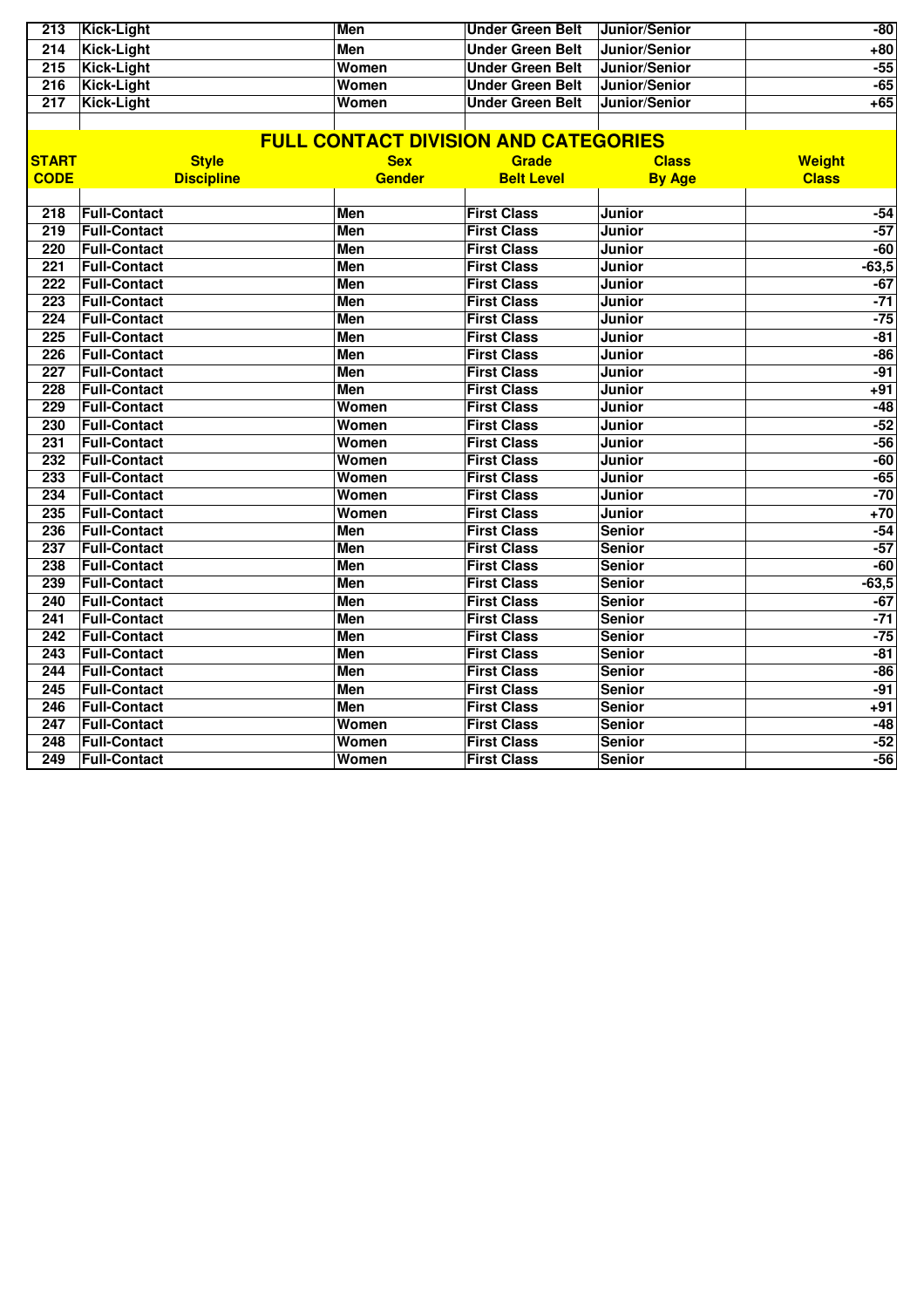| 250 | <b>Full-Contact</b> | Women | <b>First Class</b> | Senior        | -60 |
|-----|---------------------|-------|--------------------|---------------|-----|
| 251 | <b>Full-Contact</b> | Women | <b>First Class</b> | Senior        | -65 |
| 252 | <b>Full-Contact</b> | Women | <b>First Class</b> | <b>Senior</b> | -70 |
| 253 | <b>Full-Contact</b> | Women | <b>First Class</b> | <b>Senior</b> | +70 |
|     |                     |       |                    |               |     |

|                             | <b>LOW KICK DIVISION AND CATEGORIES</b> |                             |                                   |                               |                               |  |  |  |  |
|-----------------------------|-----------------------------------------|-----------------------------|-----------------------------------|-------------------------------|-------------------------------|--|--|--|--|
| <b>START</b><br><b>CODE</b> | <b>Style</b><br><b>Discipline</b>       | <b>Sex</b><br><b>Gender</b> | <b>Grade</b><br><b>Belt Level</b> | <b>Class</b><br><b>By Age</b> | <b>Weight</b><br><b>Class</b> |  |  |  |  |
|                             |                                         |                             |                                   |                               |                               |  |  |  |  |
| 254                         | <b>Low-Kick</b>                         | Men                         | <b>First Class</b>                | <b>Senior</b>                 | $-54$                         |  |  |  |  |
| 255                         | Low-Kick                                | <b>Men</b>                  | <b>First Class</b>                | <b>Senior</b>                 | $-57$                         |  |  |  |  |
| 256                         | Low-Kick                                | <b>Men</b>                  | <b>First Class</b>                | <b>Senior</b>                 | $-60$                         |  |  |  |  |
| 257                         | <b>Low-Kick</b>                         | <b>Men</b>                  | <b>First Class</b>                | <b>Senior</b>                 | $-63,5$                       |  |  |  |  |
| 258                         | <b>Low-Kick</b>                         | <b>Men</b>                  | <b>First Class</b>                | <b>Senior</b>                 | $-67$                         |  |  |  |  |
| 259                         | <b>Low-Kick</b>                         | Men                         | <b>First Class</b>                | <b>Senior</b>                 | $-71$                         |  |  |  |  |
| 260                         | Low-Kick                                | Men                         | <b>First Class</b>                | <b>Senior</b>                 | $-75$                         |  |  |  |  |
| 261                         | <b>Low-Kick</b>                         | Men                         | <b>First Class</b>                | <b>Senior</b>                 | $-81$                         |  |  |  |  |
| 262                         | <b>Low-Kick</b>                         | Men                         | <b>First Class</b>                | <b>Senior</b>                 | $-86$                         |  |  |  |  |
| 263                         | <b>Low-Kick</b>                         | <b>Men</b>                  | <b>First Class</b>                | <b>Senior</b>                 | $-91$                         |  |  |  |  |
| 264                         | Low-Kick                                | Men                         | <b>First Class</b>                | <b>Senior</b>                 | $+91$                         |  |  |  |  |
| 265                         | <b>Low-Kick</b>                         | Women                       | <b>First Class</b>                | <b>Senior</b>                 | $-48$                         |  |  |  |  |
| 266                         | Low-Kick                                | Women                       | <b>First Class</b>                | <b>Senior</b>                 | $-52$                         |  |  |  |  |
| 267                         | <b>Low-Kick</b>                         | Women                       | <b>First Class</b>                | <b>Senior</b>                 | $-56$                         |  |  |  |  |
| 268                         | <b>Low-Kick</b>                         | Women                       | <b>First Class</b>                | <b>Senior</b>                 | $-60$                         |  |  |  |  |
| 269                         | <b>Low-Kick</b>                         | Women                       | <b>First Class</b>                | <b>Senior</b>                 | $-65$                         |  |  |  |  |
| 270                         | Low-Kick                                | Women                       | <b>First Class</b>                | <b>Senior</b>                 | $-70$                         |  |  |  |  |
| 271                         | <b>Low-Kick</b>                         | Women                       | <b>First Class</b>                | <b>Senior</b>                 | $+70$                         |  |  |  |  |
|                             |                                         |                             |                                   |                               |                               |  |  |  |  |

|              | <b>K1 DIVISION AND CATEGORIES</b> |               |                    |               |               |  |  |  |  |
|--------------|-----------------------------------|---------------|--------------------|---------------|---------------|--|--|--|--|
| <b>START</b> | <b>Style</b>                      | <b>Sex</b>    | <b>Grade</b>       | <b>Class</b>  | <b>Weight</b> |  |  |  |  |
| <b>CODE</b>  | <b>Discipline</b>                 | <b>Gender</b> | <b>Belt Level</b>  | <b>By Age</b> | <b>Class</b>  |  |  |  |  |
|              |                                   |               |                    |               |               |  |  |  |  |
| 272          | K <sub>1</sub>                    | Men           | <b>First Class</b> | <b>Senior</b> | $-54$         |  |  |  |  |
| 273          | K <sub>1</sub>                    | <b>Men</b>    | <b>First Class</b> | <b>Senior</b> | $-57$         |  |  |  |  |
| 274          | K <sub>1</sub>                    | Men           | <b>First Class</b> | <b>Senior</b> | $-60$         |  |  |  |  |
| 275          | K <sub>1</sub>                    | <b>Men</b>    | <b>First Class</b> | <b>Senior</b> | $-63,5$       |  |  |  |  |
| 276          | K <sub>1</sub>                    | <b>Men</b>    | <b>First Class</b> | <b>Senior</b> | $-67$         |  |  |  |  |
| 277          | K <sub>1</sub>                    | <b>Men</b>    | <b>First Class</b> | <b>Senior</b> | $-71$         |  |  |  |  |
| 278          | K <sub>1</sub>                    | <b>Men</b>    | <b>First Class</b> | <b>Senior</b> | $-75$         |  |  |  |  |
| 279          | K <sub>1</sub>                    | Men           | <b>First Class</b> | <b>Senior</b> | $-81$         |  |  |  |  |
| 280          | K <sub>1</sub>                    | <b>Men</b>    | <b>First Class</b> | <b>Senior</b> | $-86$         |  |  |  |  |
| 281          | K <sub>1</sub>                    | <b>Men</b>    | <b>First Class</b> | Senior        | $-91$         |  |  |  |  |
| 282          | K <sub>1</sub>                    | Men           | <b>First Class</b> | <b>Senior</b> | $+91$         |  |  |  |  |
| 283          | K <sub>1</sub>                    | Women         | <b>First Class</b> | <b>Senior</b> | -48           |  |  |  |  |
| 284          | K <sub>1</sub>                    | Women         | <b>First Class</b> | <b>Senior</b> | $-52$         |  |  |  |  |